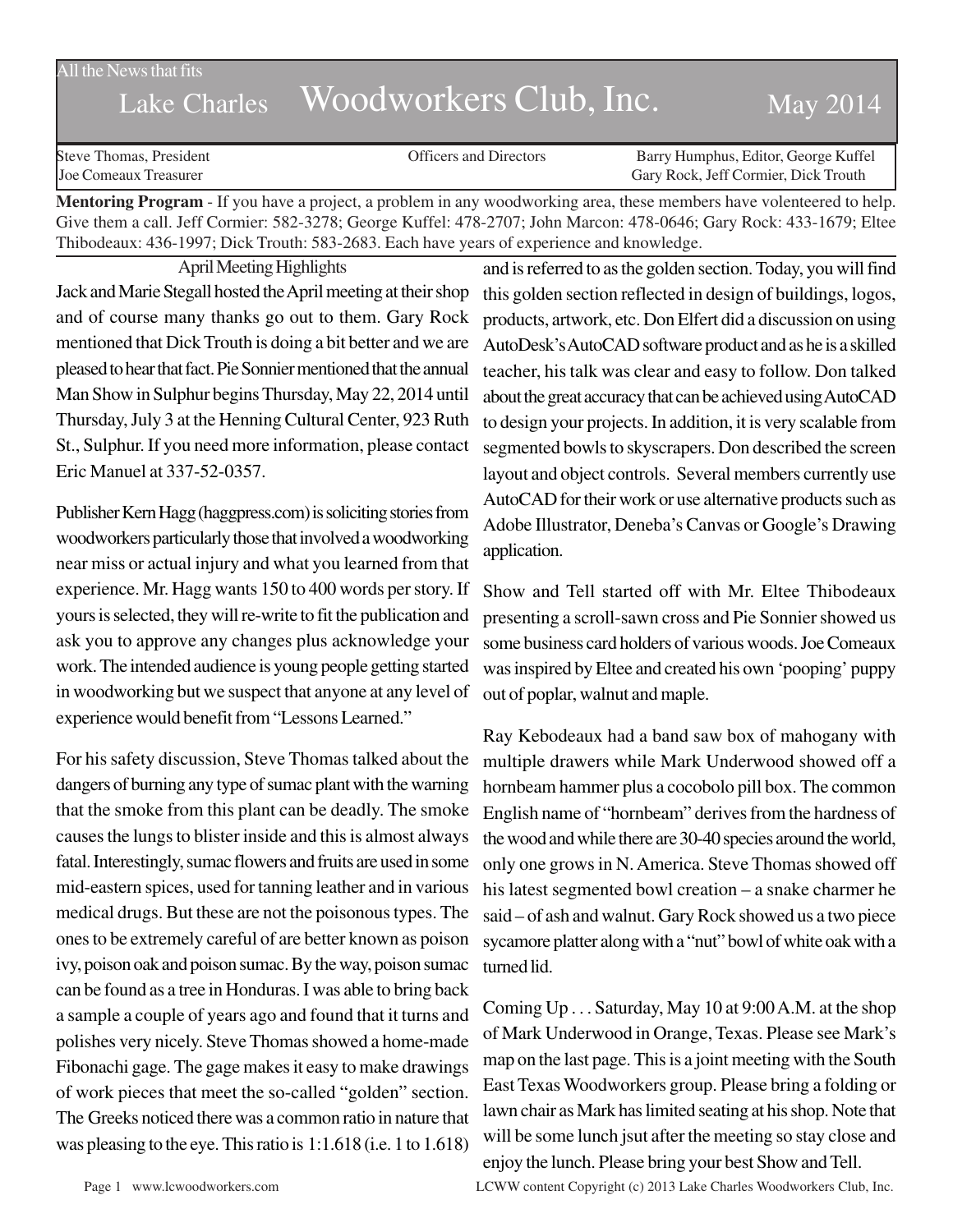# Dust Collection Tips

Looking for a better way to hook up sections of 4" flexible dust-collection hose? The solution is percolating in your pantry. The next time you empty a one-pound coffee can, cut off the bottom and use the can as a coupler. The rolled steel edges of the can prove much stronger than the crimped hose connectors sold in stores.

Attach the hose leading to the dust collector with a screwtype hose clamp, and if you want a quick-change fitting, connect the hose leading to the tool with a 4" spring clamp. If you have trouble holding the lower dust-collection bag while tightening the band clamp that secures it, try this. Buy a 1" wide piece of hook-and-loop material (available from fabric stores) that's as long as the circumference of your dustcollector bag. Epoxy one of the strips to the perimeter of the dust collector, and sew the mating strip to the inside of the bag. Now, when you reinstall the bag, the hook-and-loop strips hold it securely in place while you tighten the band clamp. To keep the adhesion secure, vacuum the dust off the hook-andloop strips from time to time.

It's great to have a powerful shop vacuum, but we often



battled with to keep it from sucking the floor nozzle tightly to the shop floor. You solve the problem by cutting and mounting a set of small plywood wheels to the underside of the nozzle as shown. The wheels roll easily across the floor, even through

debris, and keep the nozzle from attaching itself to the floor.

If you struggle with dust collection every time you mount a



hole saw to your drill press, try this. We built a simple hold-down, that keeps the shop vacuum's hose close to the hole saw. With the hose clamped in place and the shop vacuum running, make a series of progressively deeper cuts, lifting the hole saw clear of the work piece between plunges. This clears the sawdust from the saw's teeth and makes cutting holes faster and much less frustrating. If you have installed an air-filtration unit in your shop, plug it into a 60-minute timer-controlled outlet. This lets the blower continue to pick up any dust that might be suspended in the air after you leave. Now you don't have to remember to come back later to turn it off.

While no single accessory will catch all the dust and chips that go airborne when turning wood, the Big Gulp Ultimate Dust Hood gobbles up a lot of it. When tethered to a 1-hp or larger dust collector with 4" hose, the Big Gulp gathers in most of the chips made when hollowing out a bowl or vessel. It's especially effective at sucking up sanding dust from turnings—the stuff you'd breathe into your lungs otherwise. The Big Gulp mounts between the ways of any lathe bed on three slotted arms with locking knobs, allowing you to position the hood where you need help most. You can also get it on a floor stand (model #DBU30, \$120) or the long-armed Dust Picker (model #DPICKER2, \$60), which has a smaller hood, for dust collection behind a miter saw, radial-arm saw, or other dust-spewing tool. Of course, you could save \$120 and just build your own!

When you've got to have dust collection in hard-to-reach areas or places where a 4" hose gets in the way, attach a Loc-Line articulated hose to your shop vacuum (or with a reducer to a larger dust-collection system). Bend Loc-Line to almost any configuration, and snap on a nozzle to place the suction right where you need it. Use couplers to join multiple lengths of hose. We like Loc-Line for use with any stationary sander, as well as drill presses and router-table operations when you can't use a fence-mounted dust port. Loc-Line Modular System 21/2"x23" hose, \$26. Adapters and nozzles, \$4-\$6 each Lockwood Products, 800-423- 1625.

If your dust collector's filter bag puffs up like a taut balloon, you're probably not getting maximum airflow through your collector. Although many manufacturers offer high-efficiency filter bags (1 to 5 microns) as standard or optional equipment, most don't do anything to optimize airflow. American Fabric Filter custom-makes oversize 1-micron bags that increase airflow by not restricting it. Top bags cost from \$120 to \$150, and bottom bags from \$70 to \$85. High-Efficiency Filter Bags Custom-made, \$70-\$150, American Fabric Filter 800- 367-3591, americanfabricfilter.com. All of this is edited from Woodworkers.com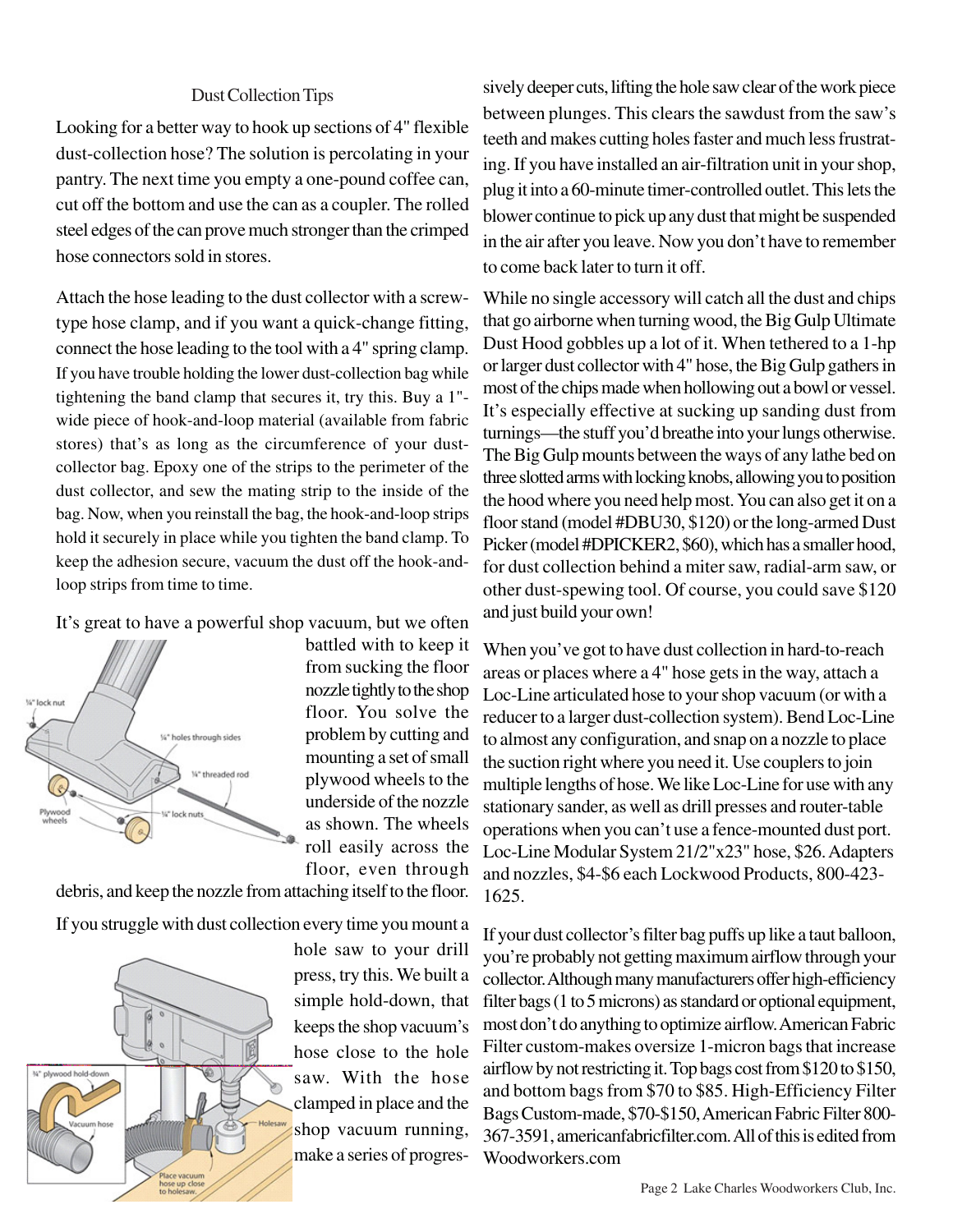# More Dust Collecting Tips

There's an accessory for those of us who don't have the luxury of a central dust-collection system and have to move the collector from tool to tool. Fazlok Quick Disconnect male and female fittings allow you to make changes quickly and without tools. You simply twist and turn to lock and unlock the hose from the tool. Install female Fazlok fittings on your collector's inlet and on the dust ports on your tools; then clamp male fittings onto both ends of your flex-hose. To maximize airflow, you can have several hoses of different lengths, and use the shortest hose you need to get from the collector to the tool. Fazlok Quick Disconnect Hose Fittings for 2 1/2" & 4" systems.

We've all been there: To remove the caked-on dust from the pleated paper filter of your shop vacuum, you tap it, beat on it, or blow it out with compressed air, but you still can't get it fully clean. Not so with Cleanstream filters, made of nonstick Gore-Tex material you can clean with air or water, so it works on wet and dry pickups. They deliver finer filtration than paper varieties—trapping particles as small as 0.3 micron. Filters fit Shop-Vac, Craftsman, and Ridgid brands. Cleanstream Wet/Dry Vacuum Filters from Cleanstream filters at http://www.cleanstream.com.

Mirka's Abranet sanding discs are made of a porous, meshlike material, with grit on one side and hook-and-loop-style fasteners on the other. The result: You get effective dust collection through all the pores without taking the time to line it up with the sander's dust-collection holes. Abranet comes in 13 grits from 80 to 1,000, and costs nearly twice as much as Mirka's Gold sandpaper discs. But the better dust collection means the abrasive won't load up with sanding dust, so it lasts longer than typical sandpaper. And it means you'll put less dust into the air. Abranet also comes in sheets and rolls. See www.abrafast.com or call (630) 882-9010.

## Some thoughts on Chisels

At the root of all woodworking lies a simple notion: A sharp tool can quickly and effectively change the shape of wood. And for several millenia, wood chisels have served as one of the fundamental tools for cutting and shaping wood. Chisels come in primarily two styles: socket chisels or tang-type chisels. That means the handle either slips into a tapered hollow socket, or it slips over a tapered square or round tang milled into the blade. Disassembled, you can see how socket and tang chisels fit together.

Fortunately, most woodworkers don't need dozens of specialized chisels. You can do the vast majority of your work with just a few common bench chisels. Bench chisels have 4"- to 6"-long blades with flat backs and beveled edges, as shown.

Butt chisels are a subset of bench chisels, with similar design but shorter blades and handles. These chisels work great for tasks where a longer chisel proves obtrusive or unwieldly, as with joinery on small projects, such as jewelry boxes or toys. These chisels should never be struck with a mallet. Most paring chisels use tang-style construction, although any really sharp chisel could be employed to do some paring, slicing off thin layers of wood as you fine-tune a joint. Chisels specifically designed for paring usually have slender 6"- to 8"-long blades used for reaching deep into joints. John Marcon knows this very well, indeed so ask him. Whether you're a hand-tool traditionalist or you just don't want to fuss with setting up a mortiser or drill press, you can, with a little practice, chop mortises by hand with these heavy-duty chisels.

Corner chisels prove handy for squaring up corners of rabbets, dadoes, grooves, and mortises when struck by a mallet. So if you don't have a dedicated mortiser or mortising chisel, you can drill out most of the waste at the drill press, and then clean up the corners with one of these. Same goes for stopped channels made with a router.

A chrank-neck chisel marries the best features of a hand plane and a paring chisel, a crank-neck slices away material while you rest the chisel blade flat on the workpiece. The bent handle lets you grip it comfortably without scraping your knuckles on the wood. These work well for shaving off proud wood plugs or dowels and for removing glue squeeze-out from inside corners. Another form of paring chisel, the angled cutting edges on these work great for reaching into difficult areas to trim away material. I have used one for paring dovetail sockets because I can hold the back flat against a surface and ensure a true cut. It's best to get right- and left-facing models for use on opposing sides of a socket. The Westernstyle chisels originated in Europe and are perfectly adequate for most work. Japanese chisels have no equal. Japanese chisels feature two layers of steel forged together into the blade: a harder, thin layer laminated behind a softer, thick front. As a result, the harder portion holds its sharp cutting edge longer than most Western-style chisels. Enjoy a chisel please. Barry Humphus.